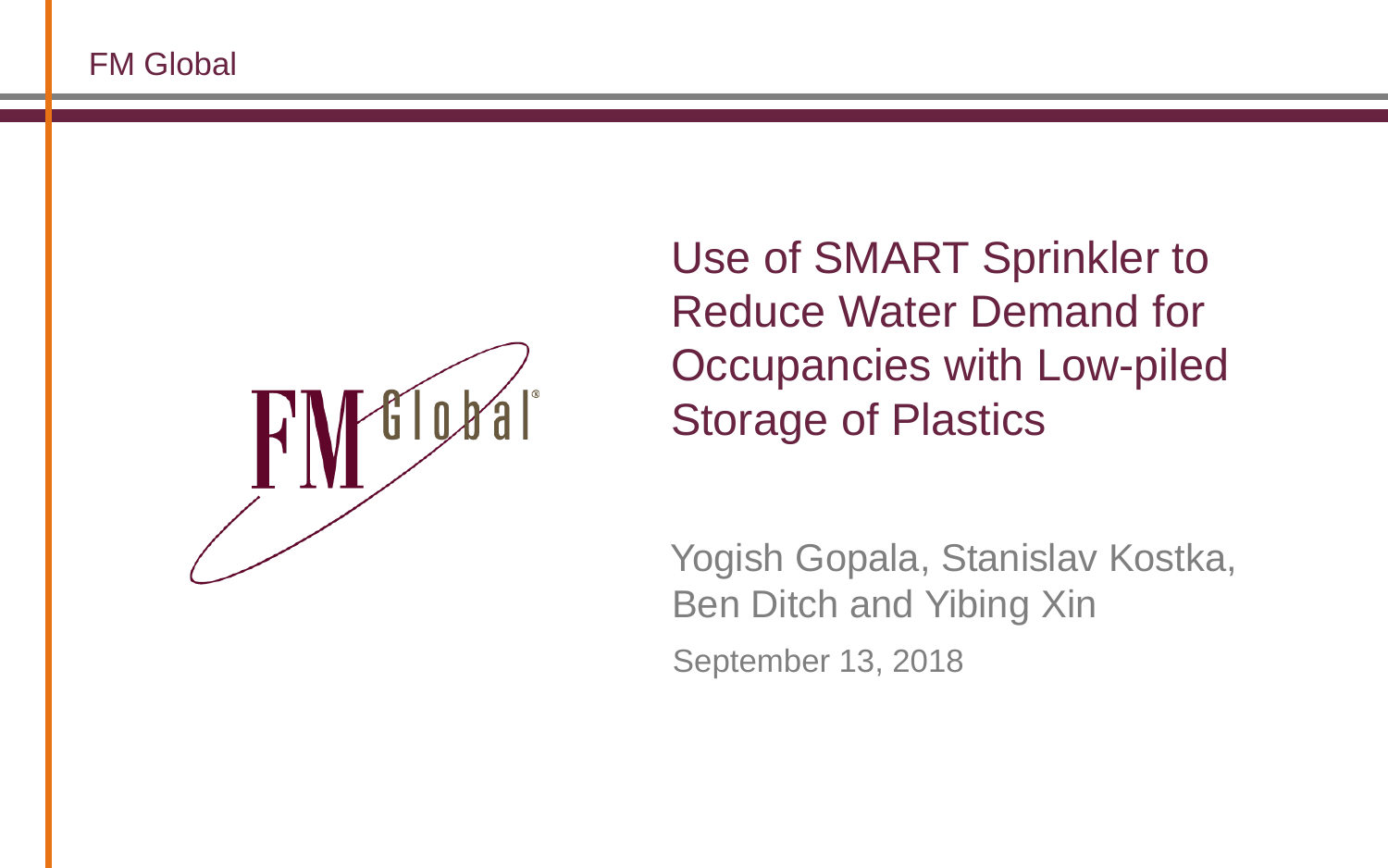# SMART sprinkler

- A sprinkler system that utilizes
	- o Simultaneous
	- o Monitoring,
	- o Assessment &
	- o Response
	- o Technology
- Detect fire very early
- Activate multiple sprinklers simultaneously
	- Surround the fire
	- Avoid skipping
- **ELOWER water demand**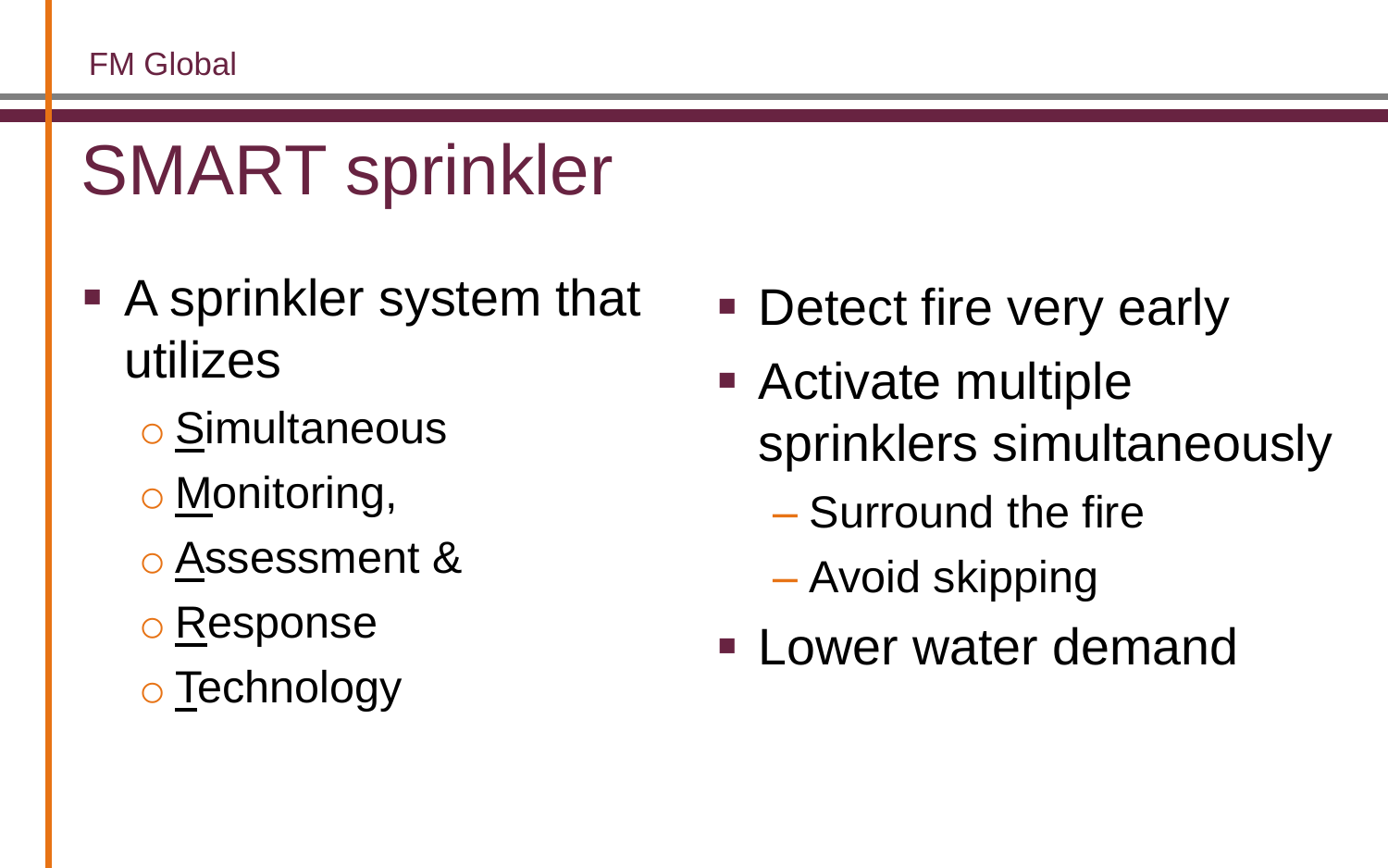## Basic system design



Smoke/Heat/Optical Detectors at the ceiling

Smoke:  $(\Delta I/I) > (\Delta I/I)_{\text{min}}$ Heat:  $(\Delta T) > (\Delta T)_{\text{min}}$ 

Thermal Centroid

 $x_i = \sum_i x_i T_i^* / \sum_i T_i^*$ ,

 $y_i = \sum_i yT_i^* / \sum_i T_i^*$ 

Activate six sprinklers closest to thermal centroid using solenoids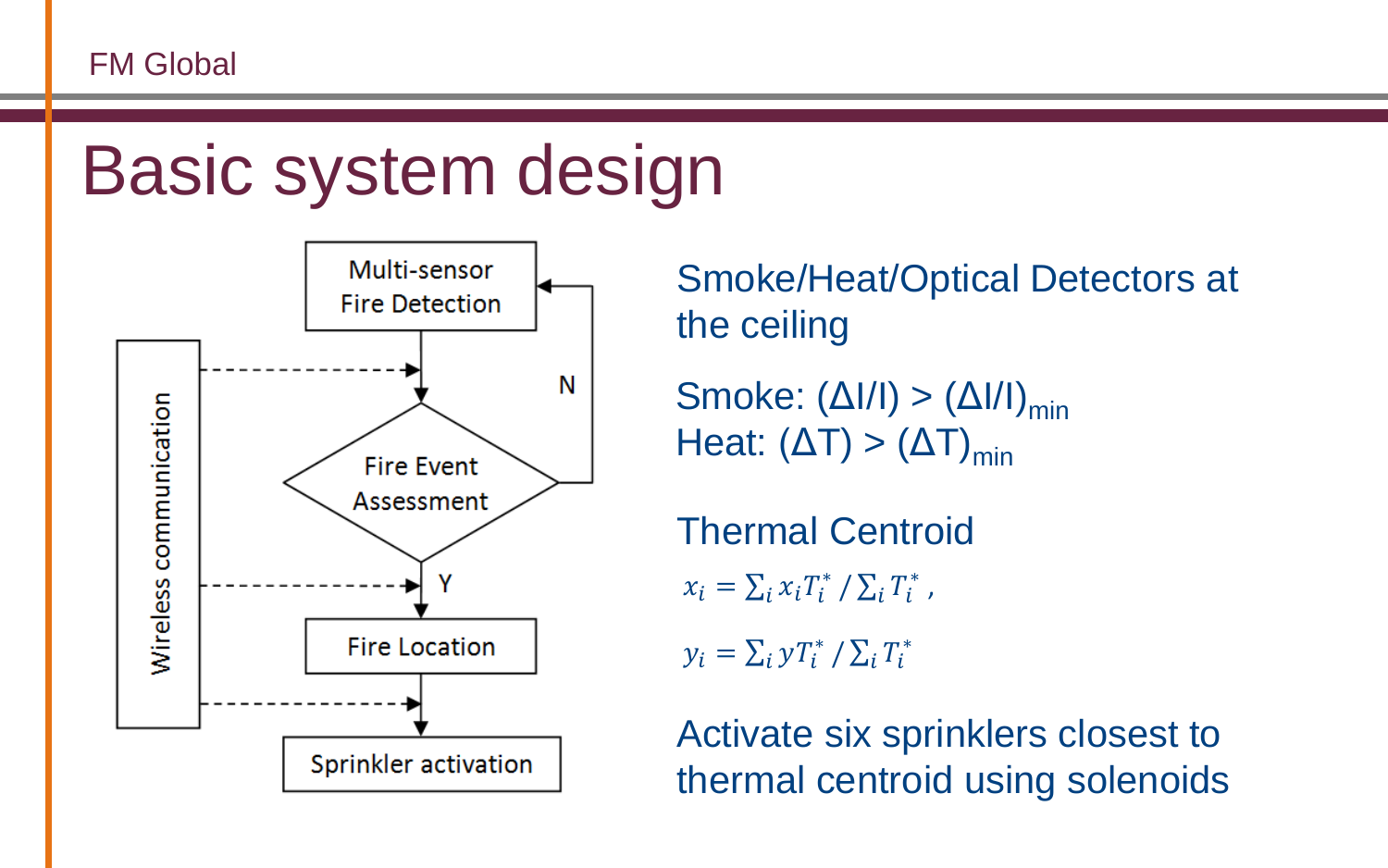### 7-tier rack storage test

#### ■ Test conditions

- 2x4,7-tier CUP
- Ignition between 2 offset
- Smoke alarm & ΔT=5K
- SMART: K25, 6@0.90 gpm/ft<sup>2</sup>
- $-$  AS\_QR: K25, 12@1.8 gpm/ft<sup>2</sup>

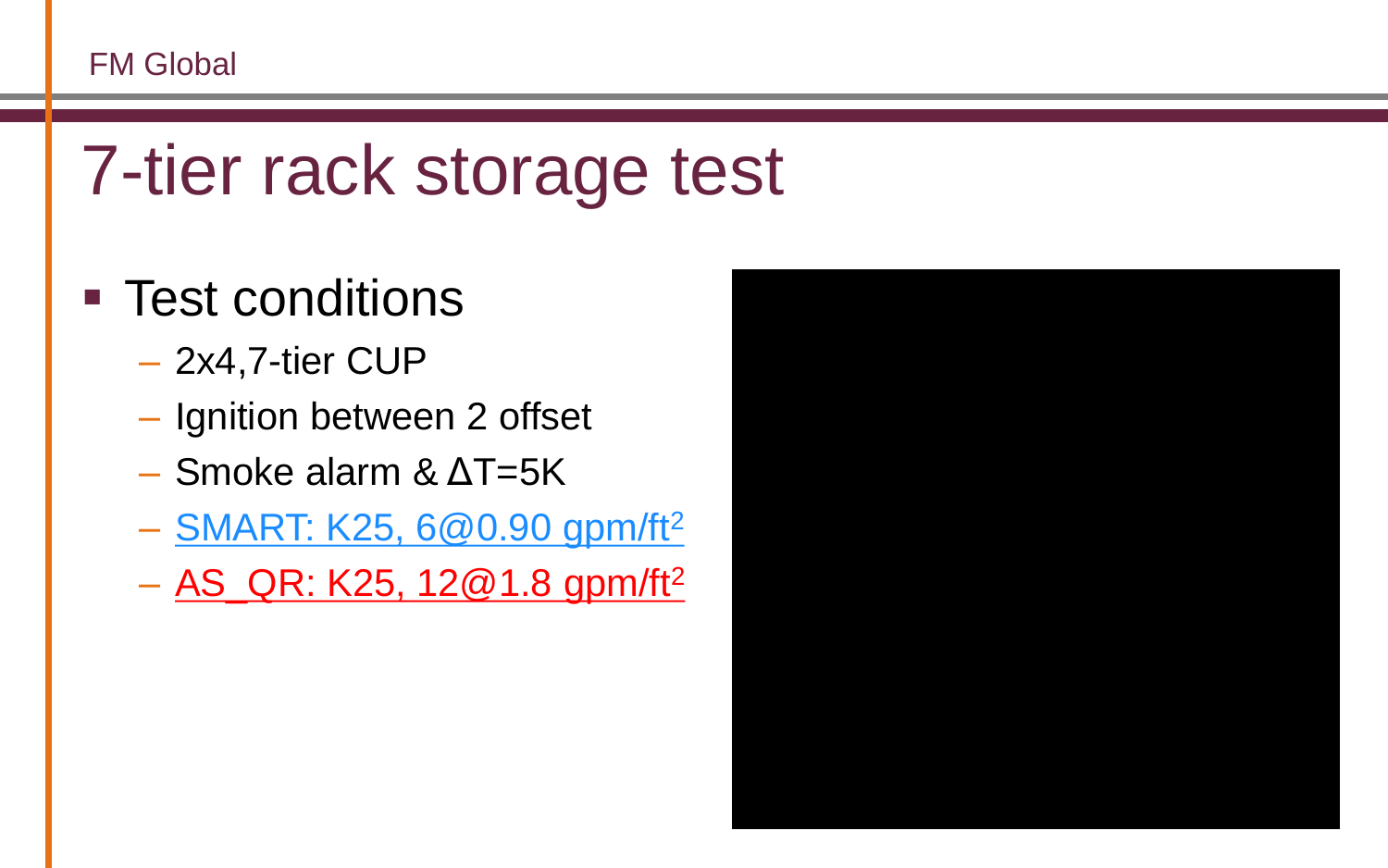### Fire size @ sprinkler activation

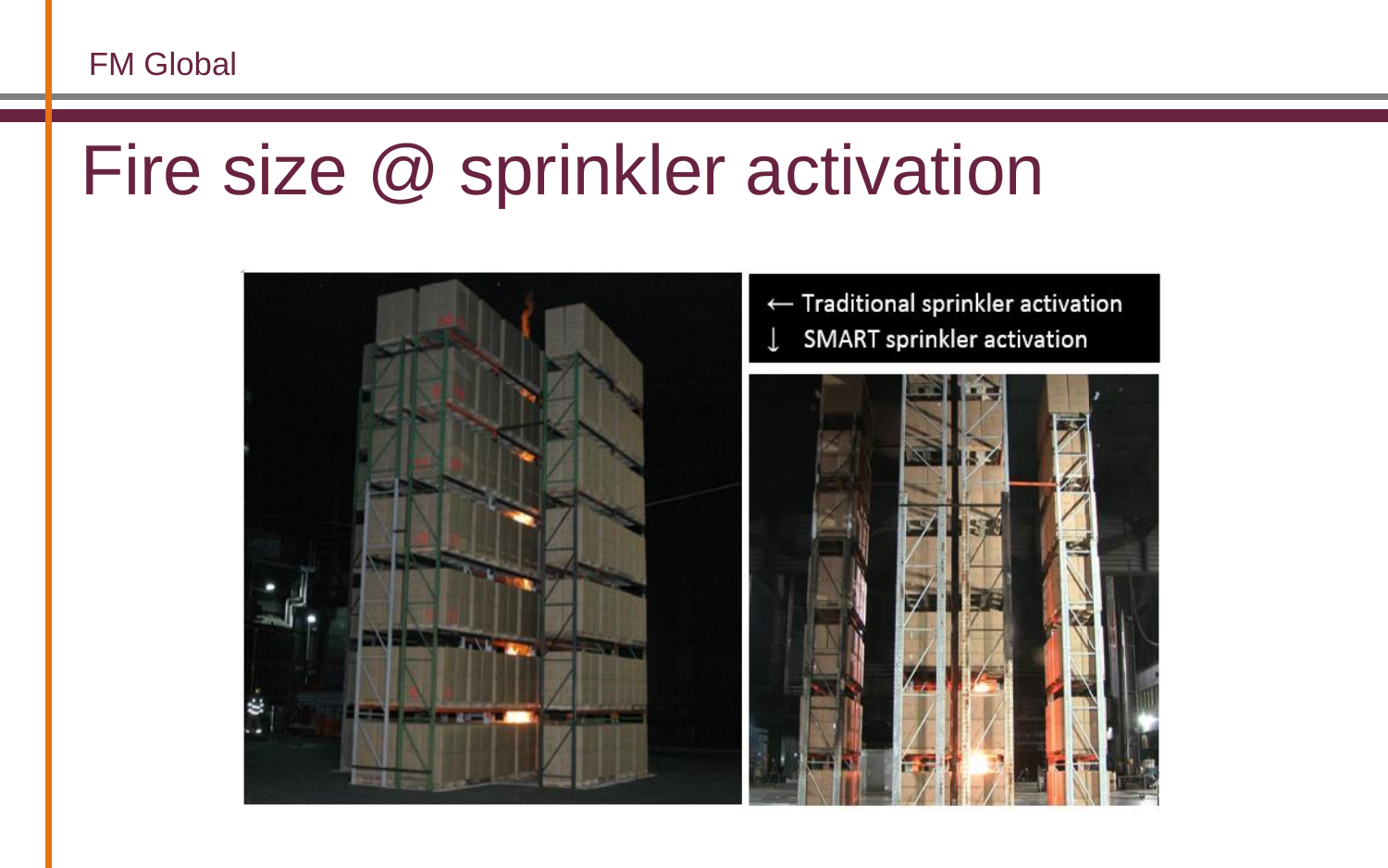#### Rack Storage of CUP – Required Density

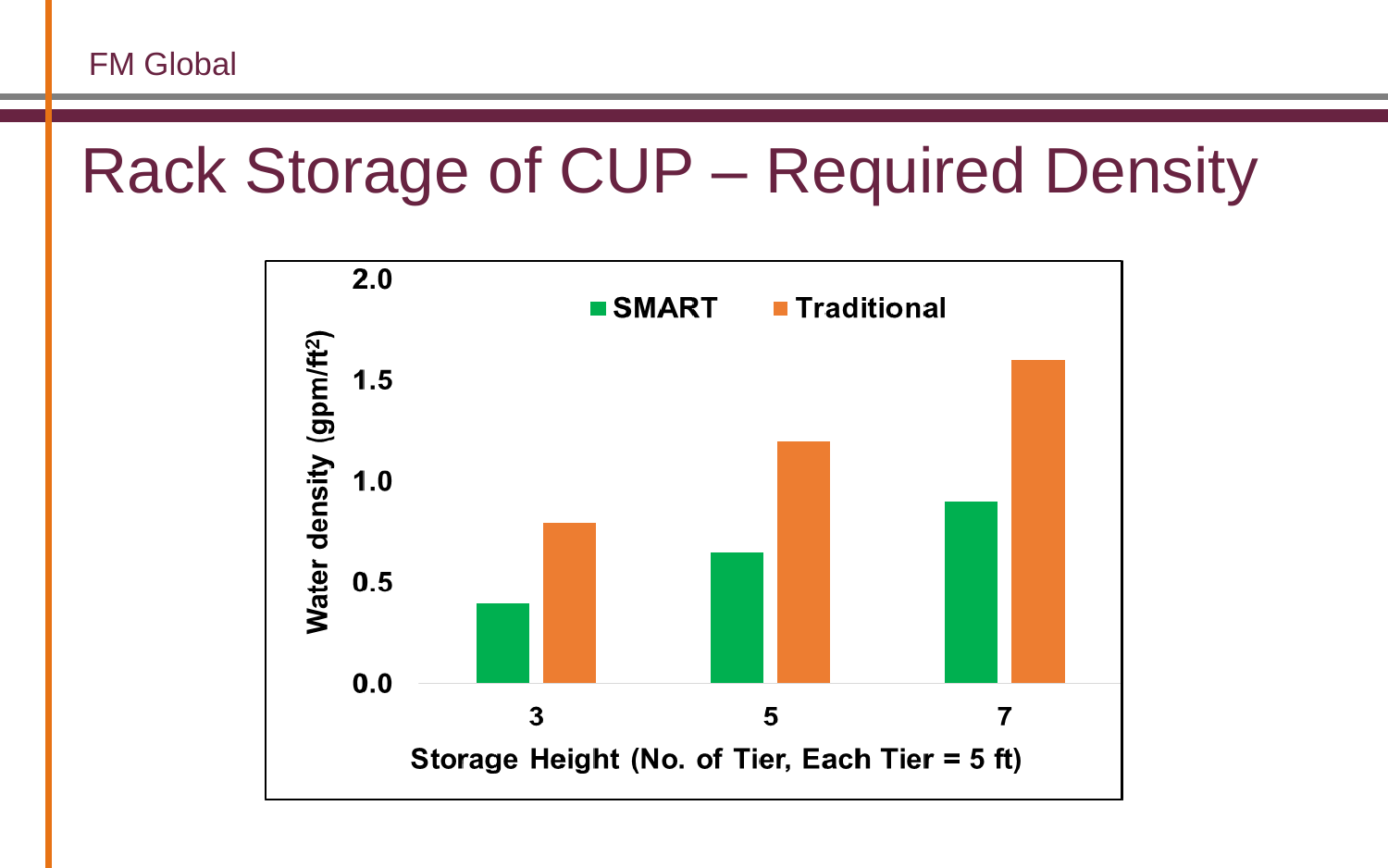#### Examples of Low-piled Storage of Plastics

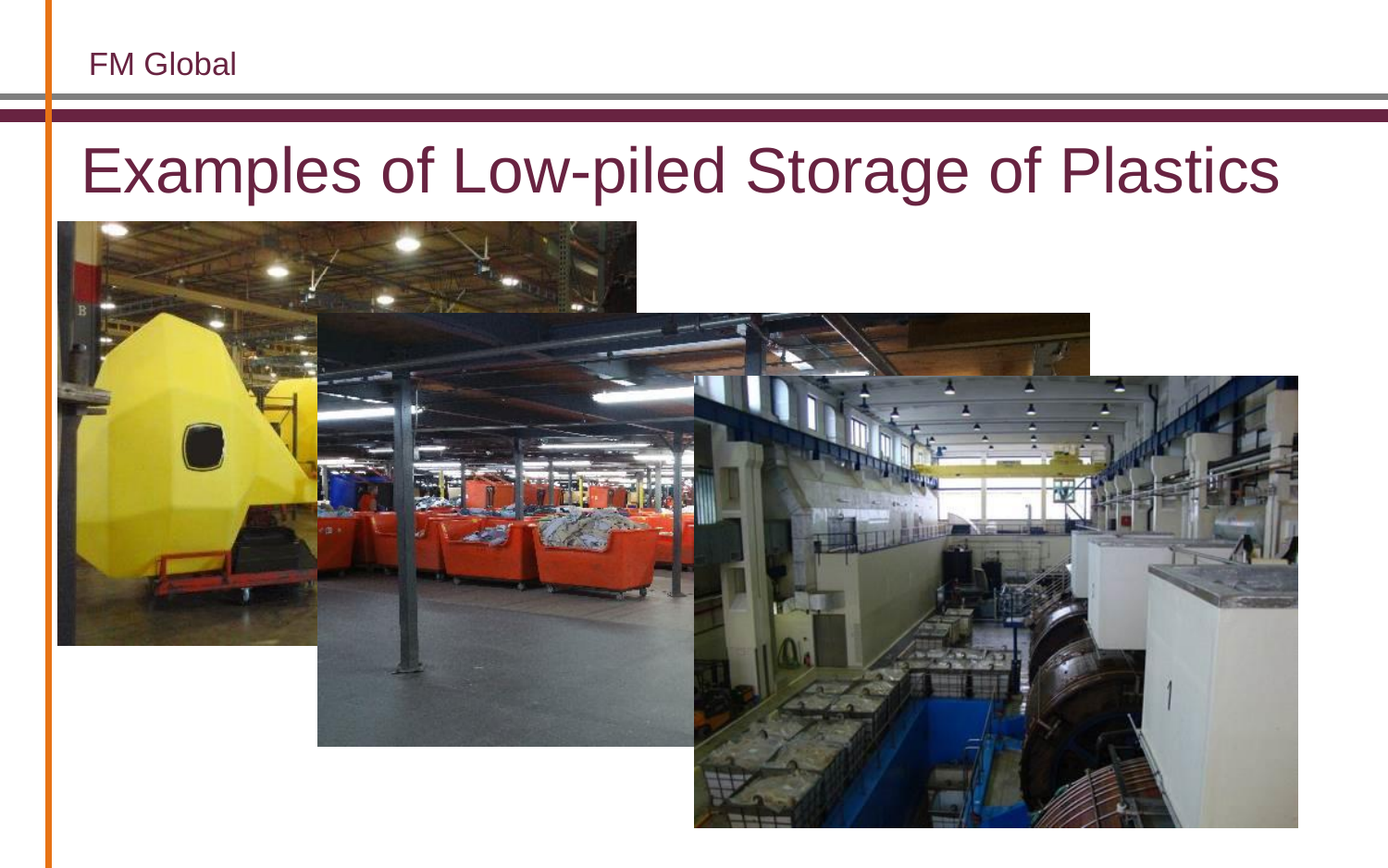# Low-piled Storage of Plastics

#### FM Global OS 3-26

- Hazard Category 3
	- $-$  0.3 gpm/ft<sup>2</sup> over 2500 ft<sup>2</sup>
	- 750 gpm
- Low-piled storage of uncartoned unexpanded plastics
	- $-$  0.8 gpm/ft<sup>2</sup> over 2500 ft<sup>2</sup>
	- 2000 gpm

#### NFPA 13

- Extra Hazard Group 1
	- $-$  0.3 gpm/ft<sup>2</sup> over 2500 ft<sup>2</sup>
	- 750 gpm
- Extra Hazard Group 2
	- $-$  0.4 gpm/ft<sup>2</sup> over 2500 ft<sup>2</sup>
	- 1000 gpm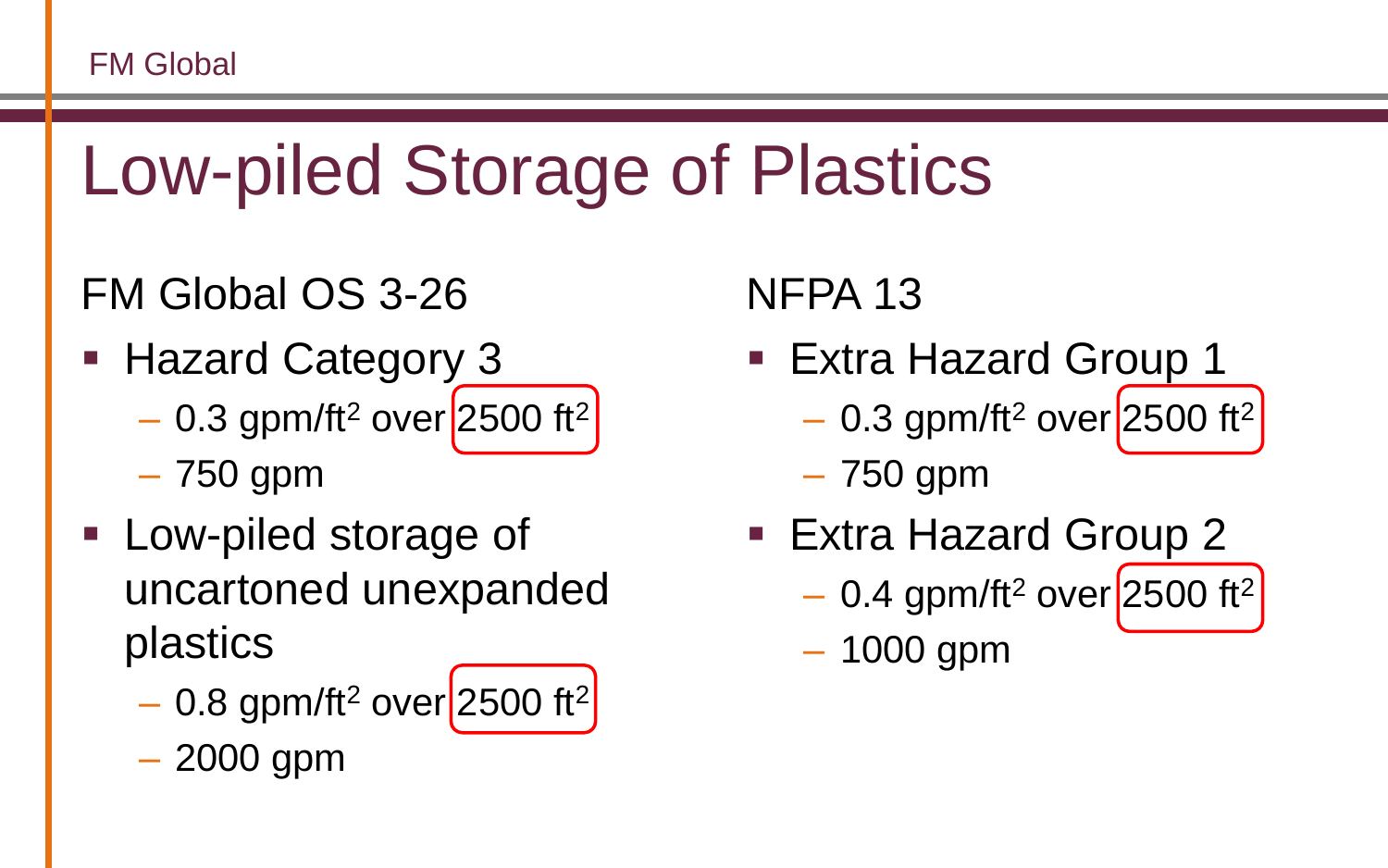### Low-piled Storage of UUP – Test Setup

- Uncartoned Unexpanded Plastic Commodity (HDPE pallets)
- Piled Storage
- **E** Height: 5 ft
- Storage Area:  $19 \text{ m}^2$  (200 ft<sup>2</sup>)
- Target arrays of Class 2 commodity with 2.4 m (8 ft) aisles

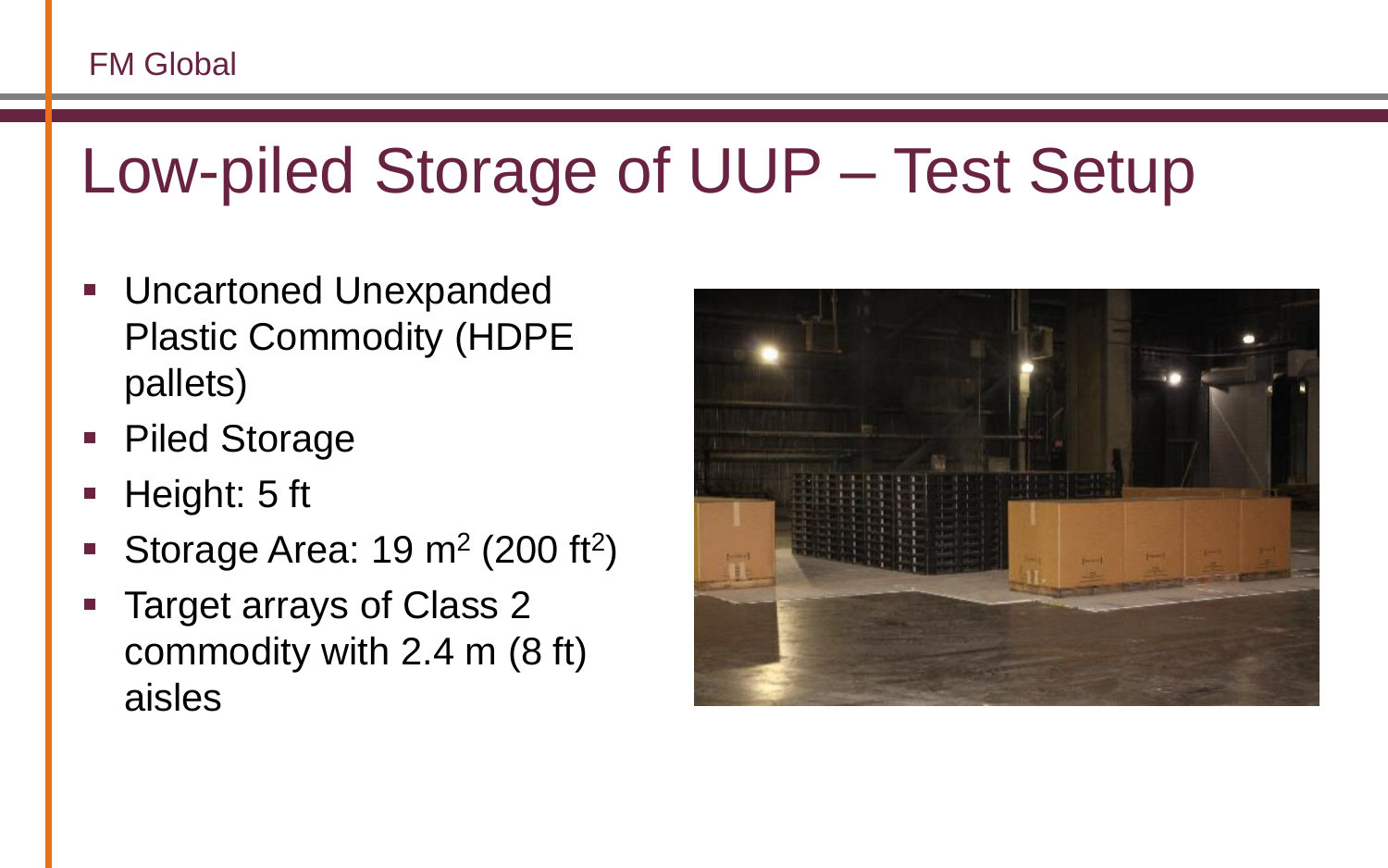## Low-piled Storage of UUP

| Ceiling Height (ft)            | 30                                |
|--------------------------------|-----------------------------------|
| <b>Sprinkler</b>               | <b>Upright K11.2</b><br>165 °F SR |
| Density (gpm/ft <sup>2</sup> ) | 0.8                               |
| <b>Fire Controlled?</b>        | Yes                               |
| # of Sprinklers                | 17                                |
| <b>Perimeter Sprinklers</b>    | 1                                 |
| <b>Energy Released</b><br>(MJ) | $5,100 \pm 500$                   |



| Ó | Sprinkler Sequence                     |                    |  |
|---|----------------------------------------|--------------------|--|
|   | #                                      | Time (m:s)         |  |
|   | 1                                      | 4:20               |  |
| Ō | 2                                      | 12:22              |  |
|   | 3                                      | 12:28              |  |
|   | 4                                      | 12:32              |  |
| Ó | 5                                      | 12:36              |  |
|   | 6                                      | 12:40              |  |
| Ó | 7                                      | 13:43              |  |
|   | 8                                      | 13:49              |  |
|   | 9                                      | 13:52              |  |
|   | 10                                     | 14:00              |  |
| Ō | 11                                     | 14:02              |  |
|   | 12                                     | 14:03              |  |
|   | 13                                     | 14:06              |  |
|   | 14                                     | 14:17              |  |
| Ò | 15                                     | 14:25              |  |
|   | 16                                     | 14:51              |  |
|   | 17                                     | 14:52              |  |
| n |                                        | Sprinkler Location |  |
|   | $\circ$<br><b>Activated Sprinklers</b> |                    |  |
|   | $\ast$<br>Location of Ignition         |                    |  |
|   | Fire Damage                            |                    |  |

#### Sprinkler skipping leads to increased water demand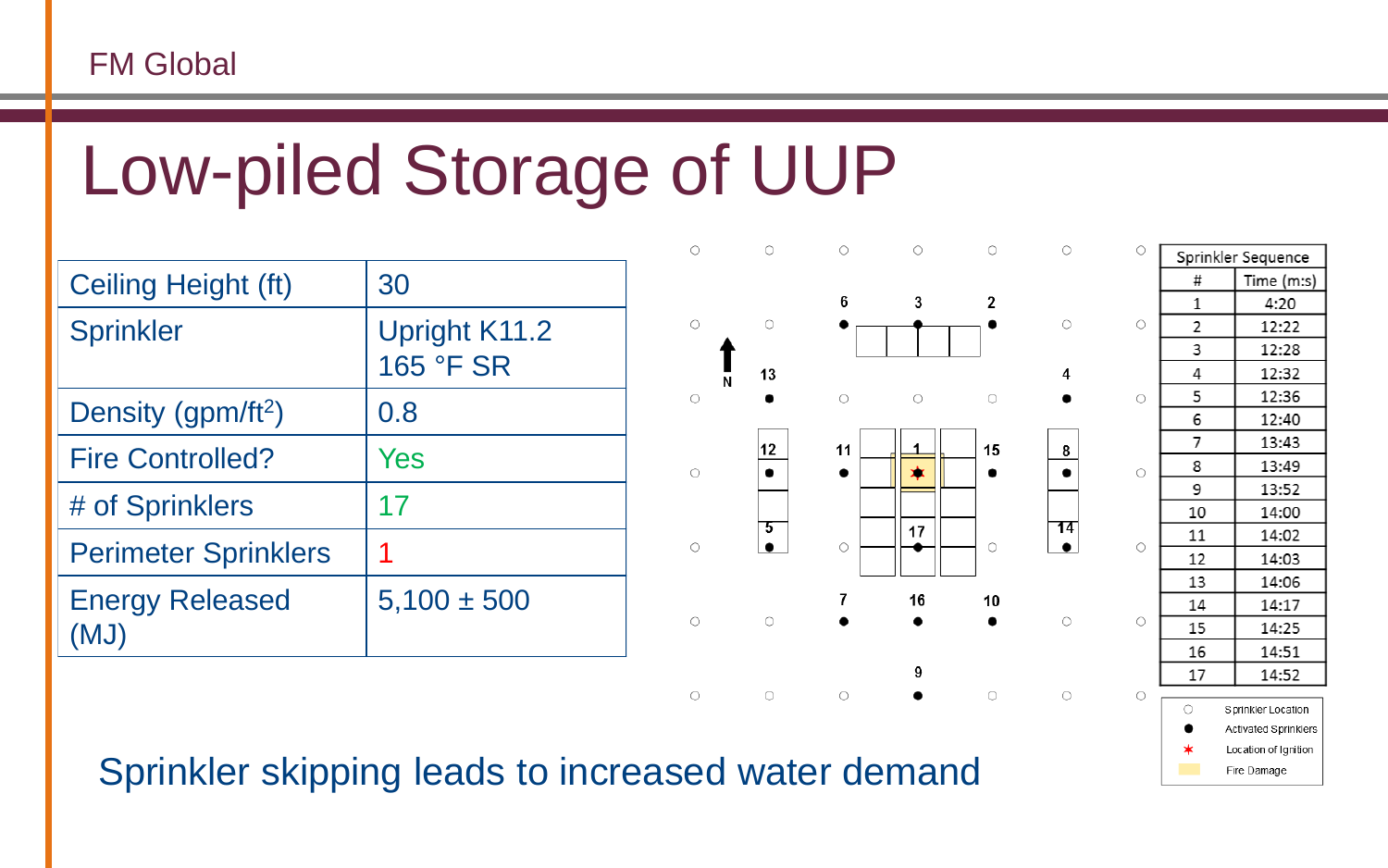# Options to Reduce Water Demand

- Quick Response (QR) sprinklers operating at a high density
	- First few sprinklers to activate suppresses the fire
	- Fire is suppressed before farther sprinklers can open
- Automatic water cannon
- SMART sprinklers
	- Avoids sprinkler skipping
	- **Early activation**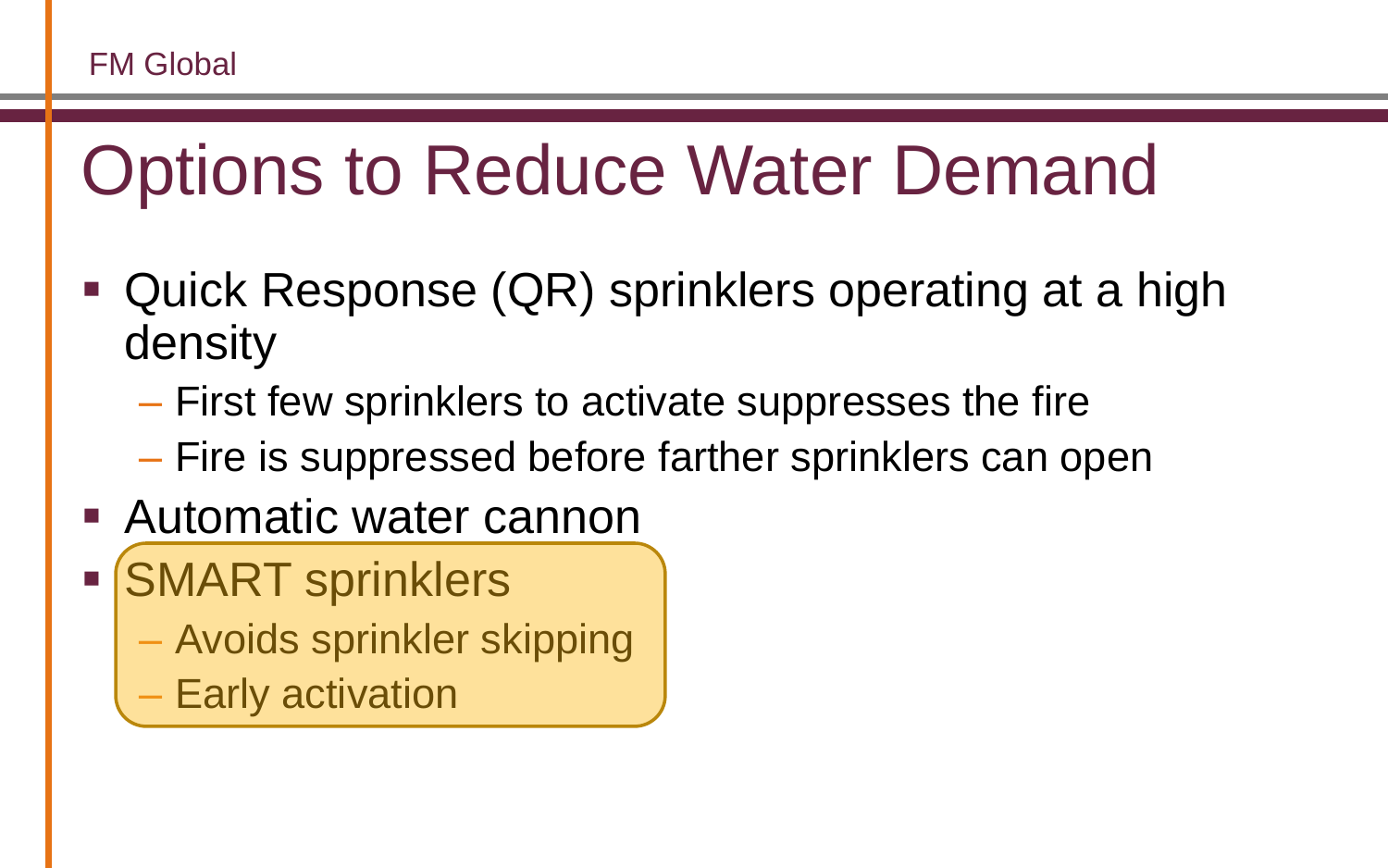### Low-piled Storage of CUP – Test Setup

- Cartoned Unexpanded Plastic **Commodity**
- Piled Storage
- Height: 6 ft
- Storage Area:  $19 \text{ m}^2$  (200 ft<sup>2</sup>)
- Target arrays of CUP commodity with 2.4 m (8 ft) aisles

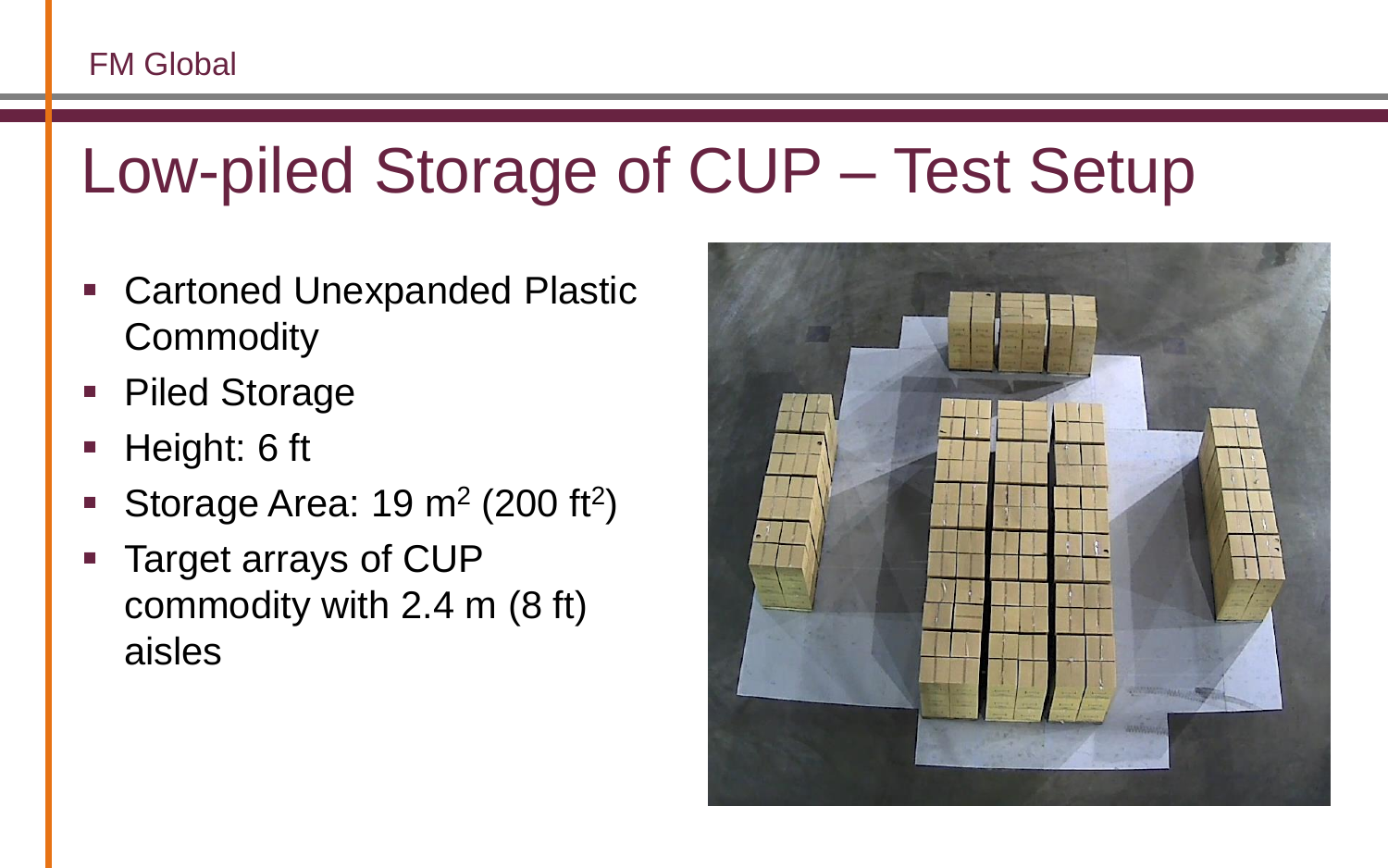

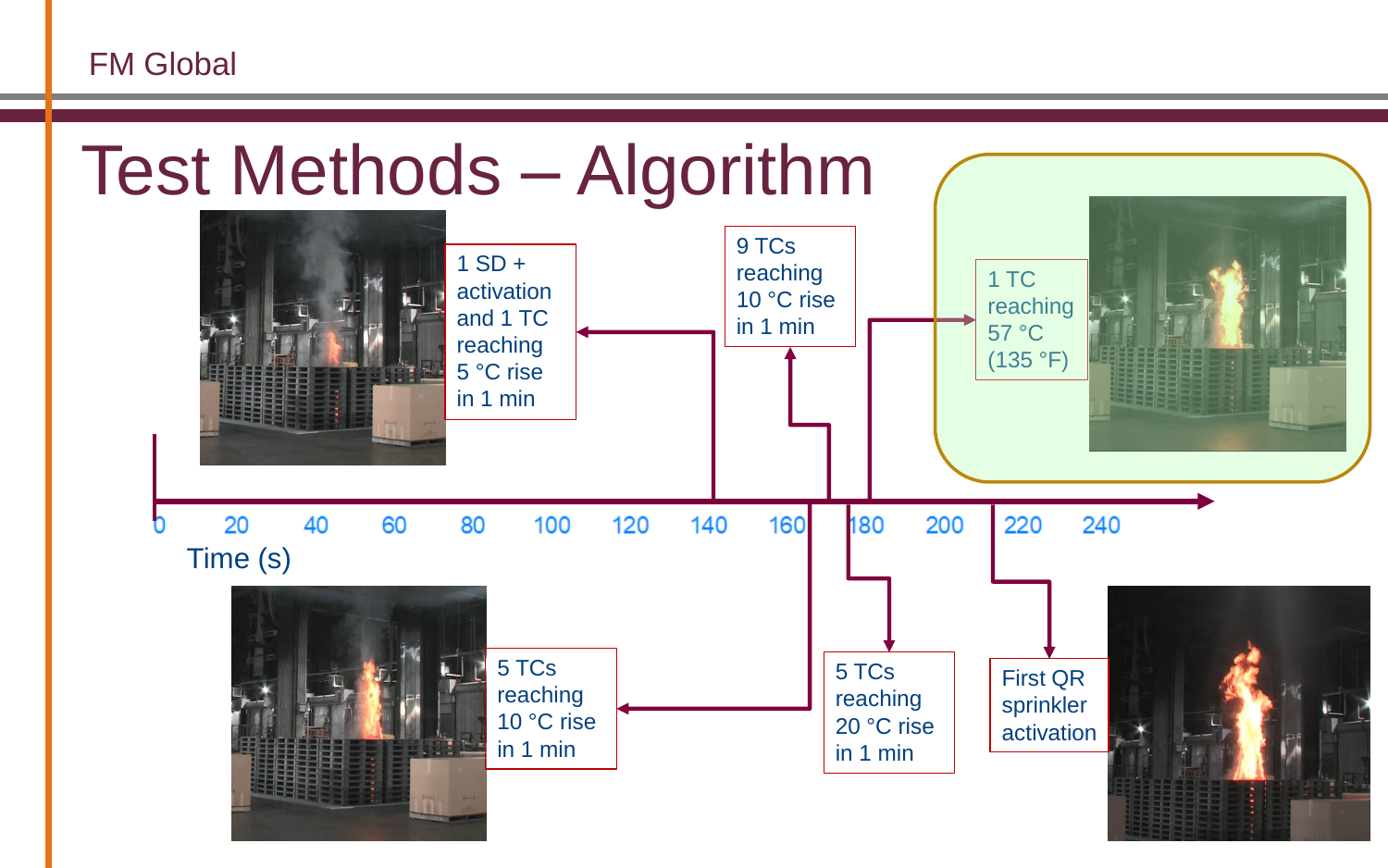Test Methods – Sprinkler Locations



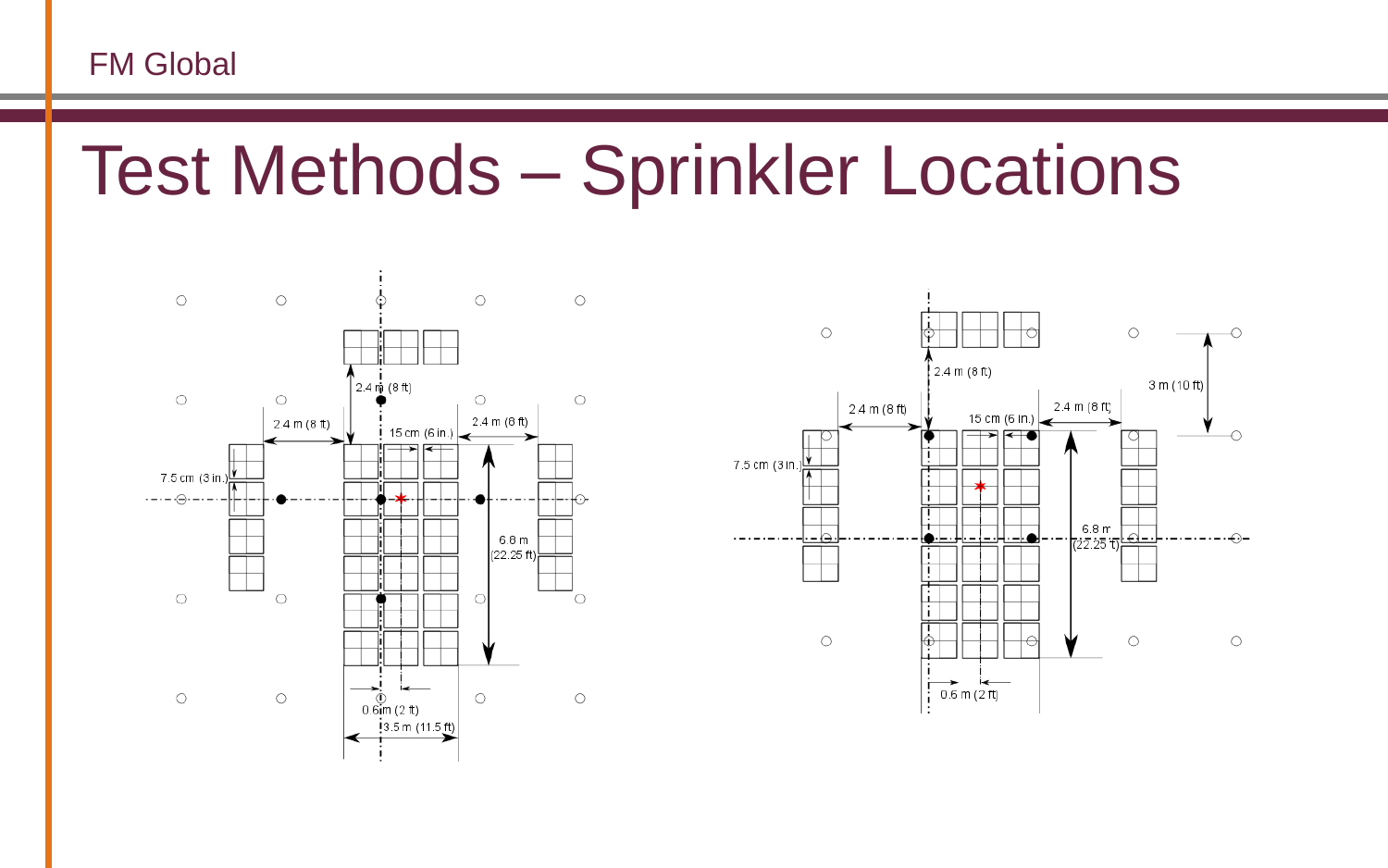# Test Evaluation Criteria

- Fire should be controlled
- No ignition on target arrays
- $\blacksquare$   $\blacksquare$   $\blacksquare$   $\blacksquare$   $\blacksquare$   $\blacksquare$   $\blacksquare$   $\blacksquare$   $\blacksquare$   $\blacksquare$   $\blacksquare$   $\blacksquare$   $\blacksquare$   $\blacksquare$   $\blacksquare$   $\blacksquare$   $\blacksquare$   $\blacksquare$   $\blacksquare$   $\blacksquare$   $\blacksquare$   $\blacksquare$   $\blacksquare$   $\blacksquare$   $\blacksquare$   $\blacksquare$   $\blacksquare$   $\blacksquare$   $\blacksquare$   $\blacksquare$   $\blacksquare$   $\blacks$



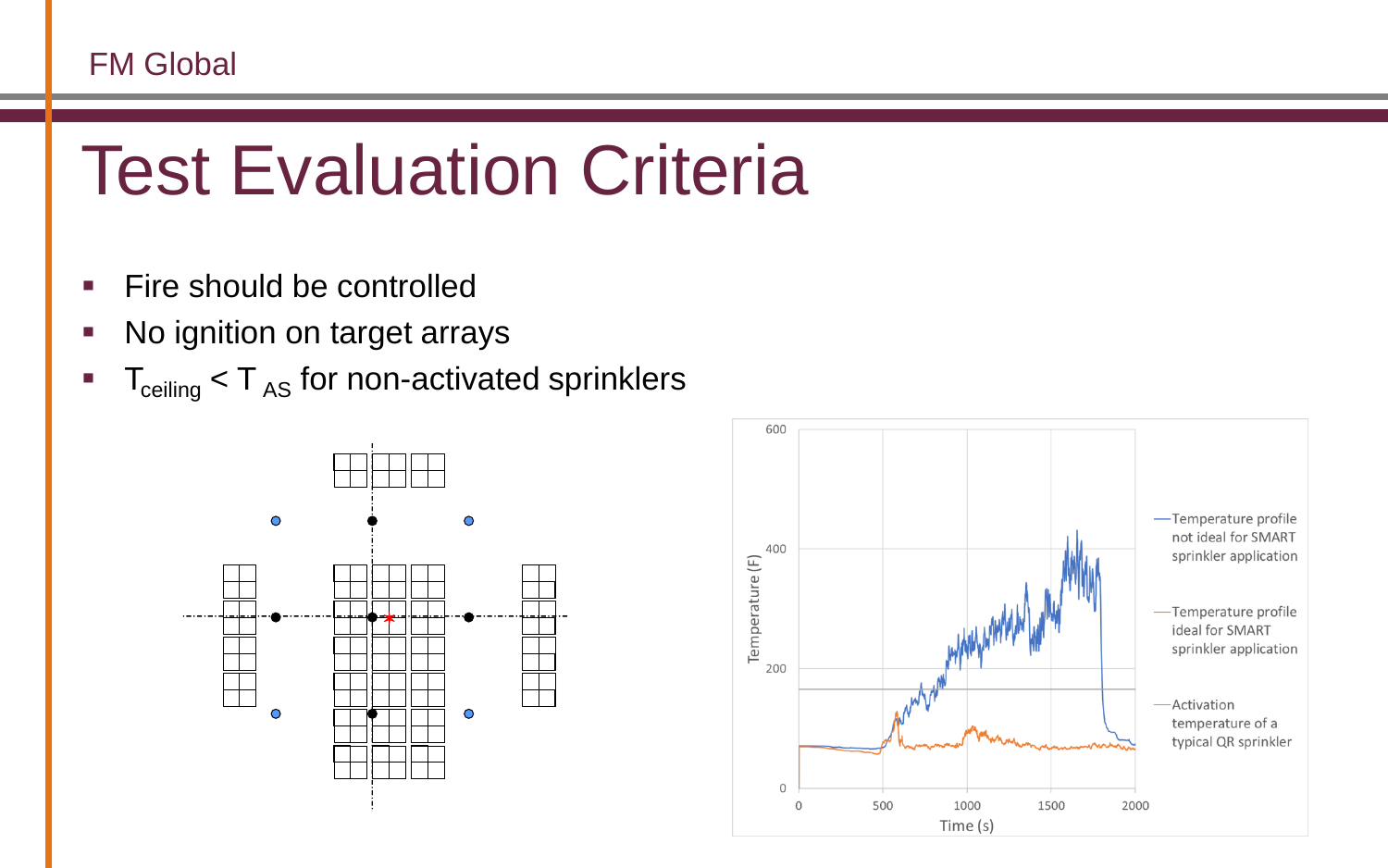# UUP under 9.1 m (30 ft) Ceiling

■ Video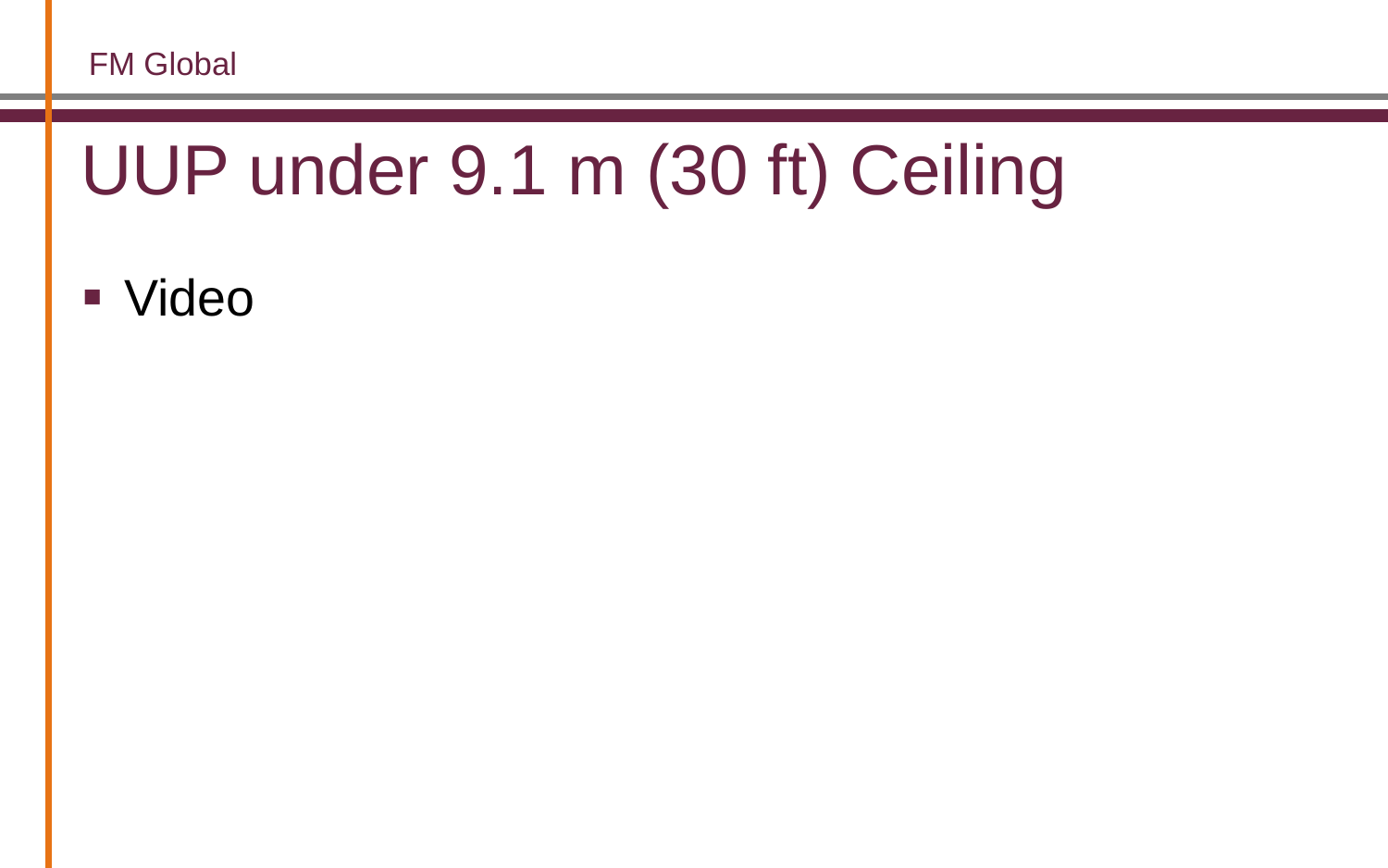# Results - UUP

| <b>Commodity</b> | <b>Ceiling</b><br><b>Height</b><br>[m (ft)] | <b>Ignition</b><br>Location | <b>Water Design</b><br><b>Density [mm/min</b><br>(gpm/ft <sup>2</sup> ) | <b>Results</b>                                                         |  |
|------------------|---------------------------------------------|-----------------------------|-------------------------------------------------------------------------|------------------------------------------------------------------------|--|
| <b>UUP</b>       | 9.1(30)                                     | <b>Under 1</b>              | 18(0.44)                                                                | Fire not controlled                                                    |  |
| <b>UUP</b>       | 9.1(30)                                     | <b>Under 1</b>              | 33(0.8)                                                                 |                                                                        |  |
|                  |                                             | Among 4                     |                                                                         | All criteria satisfied                                                 |  |
| <b>UUP</b>       | 9.1(30)                                     | <b>Under 1</b>              | 24(0.6)                                                                 | Fire controlled but peak ceiling<br>temperatures beyond 74 °C (165 °F) |  |
| <b>UUP</b>       | 18.3(60)                                    | Under $1 -$<br>K200 (K14)   | 41(1.0)                                                                 | All criteria satisfied                                                 |  |
|                  |                                             | Under $1 -$<br>K360(K25.2)  |                                                                         |                                                                        |  |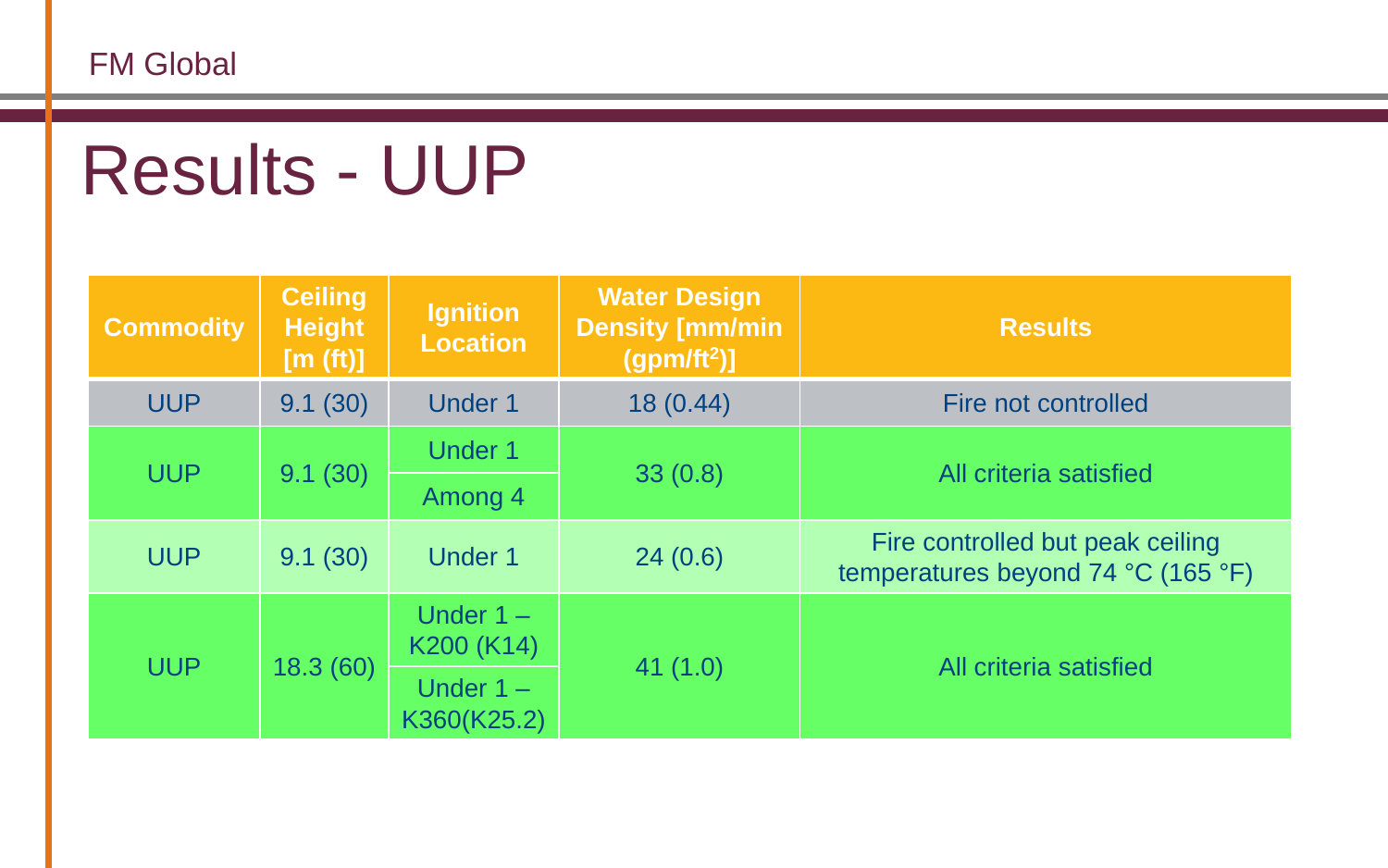# Results - CUP

| <b>Commodity</b> | <b>Ceiling</b><br><b>Height</b><br>[m (ft)] | <b>Ignition</b><br><b>Location</b> | <b>Water Design</b><br><b>Density [mm/min</b><br>(gpm/ft <sup>2</sup> ) | <b>Results</b>                                                                             |                        |
|------------------|---------------------------------------------|------------------------------------|-------------------------------------------------------------------------|--------------------------------------------------------------------------------------------|------------------------|
| <b>CUP</b>       | 9.1(30)                                     | <b>Under 1</b>                     | 12(0.3)                                                                 |                                                                                            | All criteria satisfied |
|                  |                                             | Among 4                            |                                                                         |                                                                                            |                        |
| <b>CUP</b>       | 9.1(30)                                     | Among 4                            | 8(0.2)                                                                  | Fire controlled but peak ceiling<br>temperatures beyond 74 $^{\circ}$ C (165 $^{\circ}$ F) |                        |
| <b>CUP</b>       | 18.3(60)                                    | <b>Under 1</b>                     | 20(0.5)                                                                 | All criteria satisfied                                                                     |                        |
| <b>CUP</b>       | 18.3 (60)                                   | <b>Under 1</b>                     | 15 (0.37)                                                               |                                                                                            | All criteria satisfied |
|                  |                                             | Among 4                            |                                                                         |                                                                                            |                        |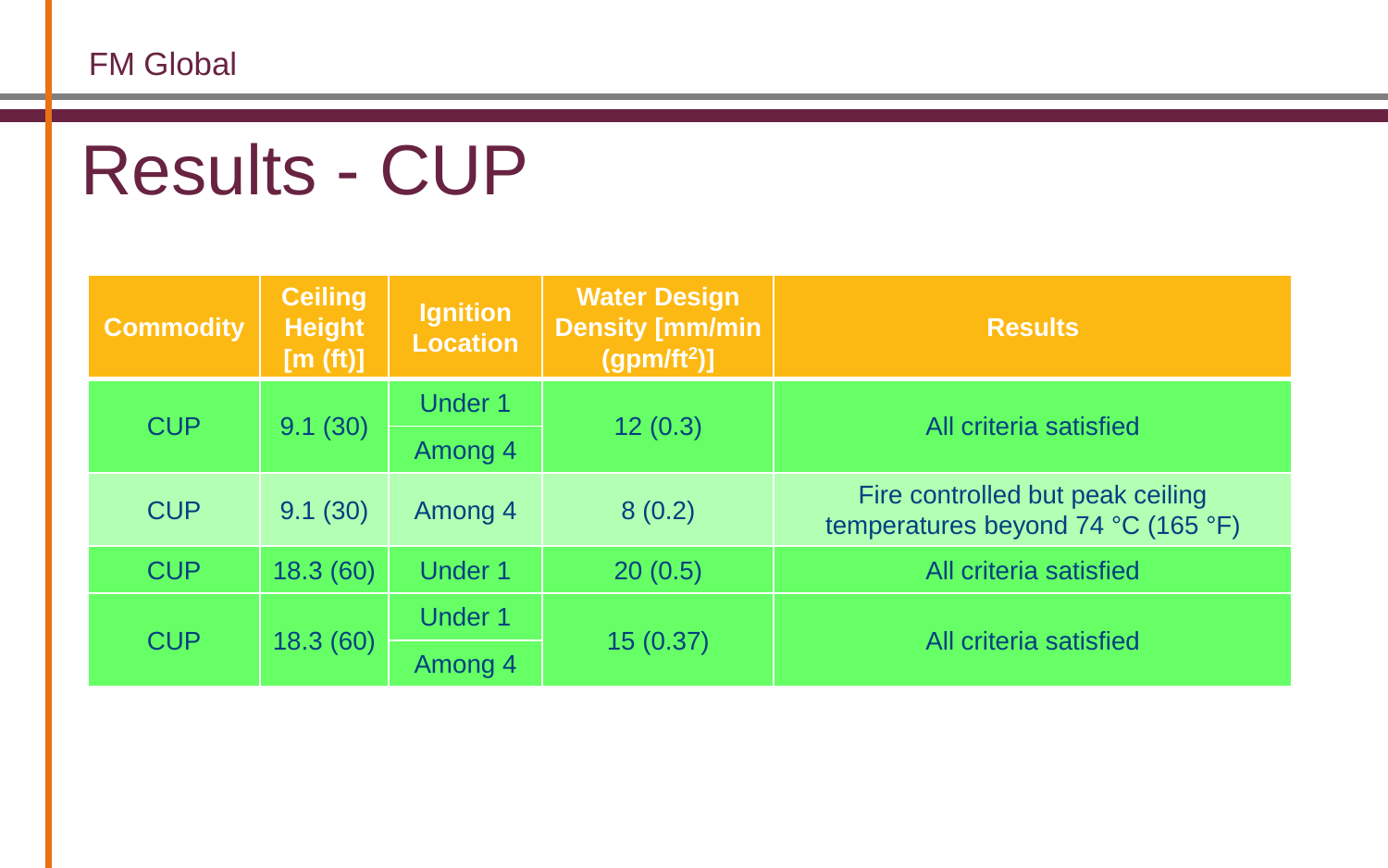## Results – Sprinkler Water Demand

#### Cartoned Unexpanded Plastics (CUP)

| <b>Ceiling</b><br><b>Height</b> [m]<br><b>Att) 7</b> | <b>FM Global Current</b><br><b>Recommendation</b> | <b>SMART Sprinkler</b><br><b>Protection</b> | Reduction in<br><b>Water Demand</b><br>With 5 sprinklers | Reduction in<br><b>Water Demand</b><br>with 9 sprinklers |
|------------------------------------------------------|---------------------------------------------------|---------------------------------------------|----------------------------------------------------------|----------------------------------------------------------|
| 9.1(30)                                              | 0.3 gpm/ft <sup>2</sup> for 2500 ft <sup>2</sup>  | $0.3$ gpm/ft <sup>2</sup>                   | $80\%$                                                   | 64%                                                      |
| 18.3(60)                                             | 0.5 gpm/ft <sup>2</sup> for 2500 ft <sup>2</sup>  | $0.37$ gpm/ft <sup>2</sup>                  | 88 %                                                     | <b>78</b> %                                              |

#### Uncartoned Unexpanded Plastics (UUP)

| <b>Ceiling</b><br>Height [m<br>(f <sup>t</sup> ) | <b>FM Global Current</b><br><b>Recommendation</b> | <b>SMART Sprinkler</b><br><b>Protection</b> | Reduction in<br>  Water Demand<br>with 5 sprinklers   with 9 sprinklers | Reduction in<br>  Water Demand |
|--------------------------------------------------|---------------------------------------------------|---------------------------------------------|-------------------------------------------------------------------------|--------------------------------|
| 9.1(30)                                          | 0.8 gpm/ft <sup>2</sup> for 2500 ft <sup>2</sup>  | $0.8$ gpm/ft <sup>2</sup>                   | $80\%$                                                                  | 64%                            |
| 18.3(60)                                         | 1.6 gpm/ft <sup>2</sup> for 1000 ft <sup>2</sup>  | 1.0 gpm/ft <sup>2</sup>                     | 69%                                                                     | $44\%$                         |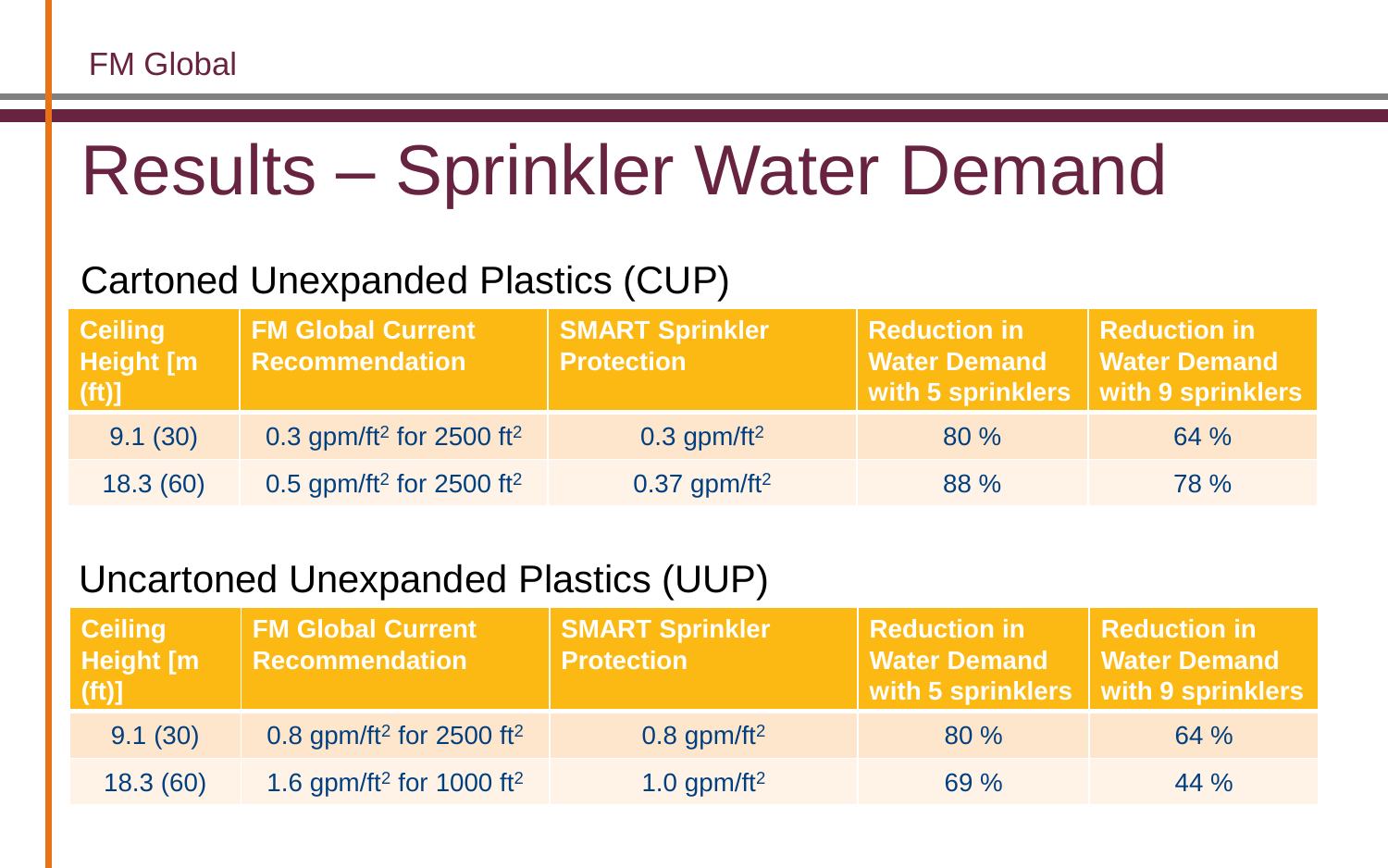# Cost

- SMART systems are more expensive
	- Control unit, detectors, actuators
	- Increased ITM
- Benefits for locations where
	- Water is scarce
	- Water storage expensive or impractical
	- Lower water demand eliminates storage